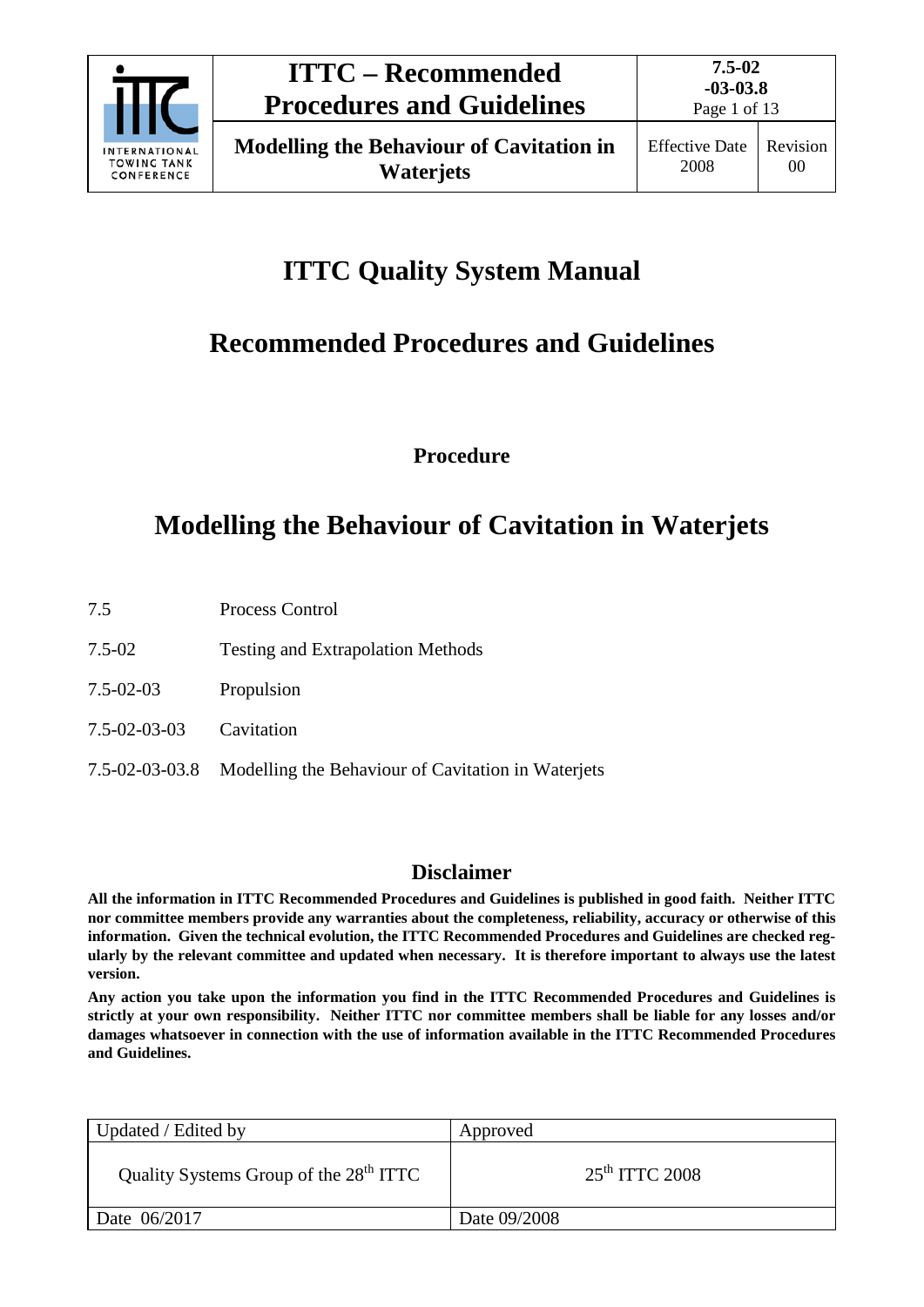

# **ITTC – Recommended Procedures and Guidelines**

**7.5-02 -03-03.8** Page 2 of 13

**Modelling the Behaviour of Cavitation in Waterjets**

# **Table of Contents**

| 1. |       | PURPOSE OF GUIDELINE3                                          |
|----|-------|----------------------------------------------------------------|
| 2. |       | <b>EXPERIMENTAL MODELING OF</b><br><b>WATERJET CAVITATION3</b> |
|    | 1.1   | Self-Propulsion Tests3                                         |
|    | 1.2   | Waterjet Systems Test4                                         |
|    | 1.2.1 | Model Accuracy. 4                                              |
|    | 1.2.2 |                                                                |
|    | 1.2.3 | Water Temperature5                                             |
|    | 1.2.4 | Visual Cavitation Inception5                                   |
|    | 1.2.1 | <b>Acoustic Cavitation Inception5</b>                          |
|    | 1.2.2 |                                                                |
|    | 1.2.3 |                                                                |
|    | 1.2.4 | <b>Cavitation Inception Test</b>                               |
|    |       |                                                                |
|    |       |                                                                |
|    | 1.3.1 | Shaft Rate of Revolutions. 7                                   |
|    |       | 1.3.2 Volumetric Flow Rate. 7                                  |

|    | 1.3.3         | Static-Pressure Measurements 8                               |
|----|---------------|--------------------------------------------------------------|
|    | 1.3.4         | <b>Total-Pressure Measurements 8</b>                         |
|    | 1.3.5         |                                                              |
|    | 1.3.6         | Velocity Measurements.  9                                    |
|    | 1.3.7         | <b>Cavitation Breakdown Test</b>                             |
|    |               |                                                              |
|    |               |                                                              |
| 3. |               | <b>NUMERICAL MODELING OF</b><br><b>WATERJET CAVITATION 9</b> |
|    | 1.5           |                                                              |
|    | $1.6^{\circ}$ | <b>Cavitation Performance Breakdown</b><br>10                |
|    |               |                                                              |
| 4. |               | <b>SCALING OF WATERJET</b>                                   |
|    |               |                                                              |
|    |               |                                                              |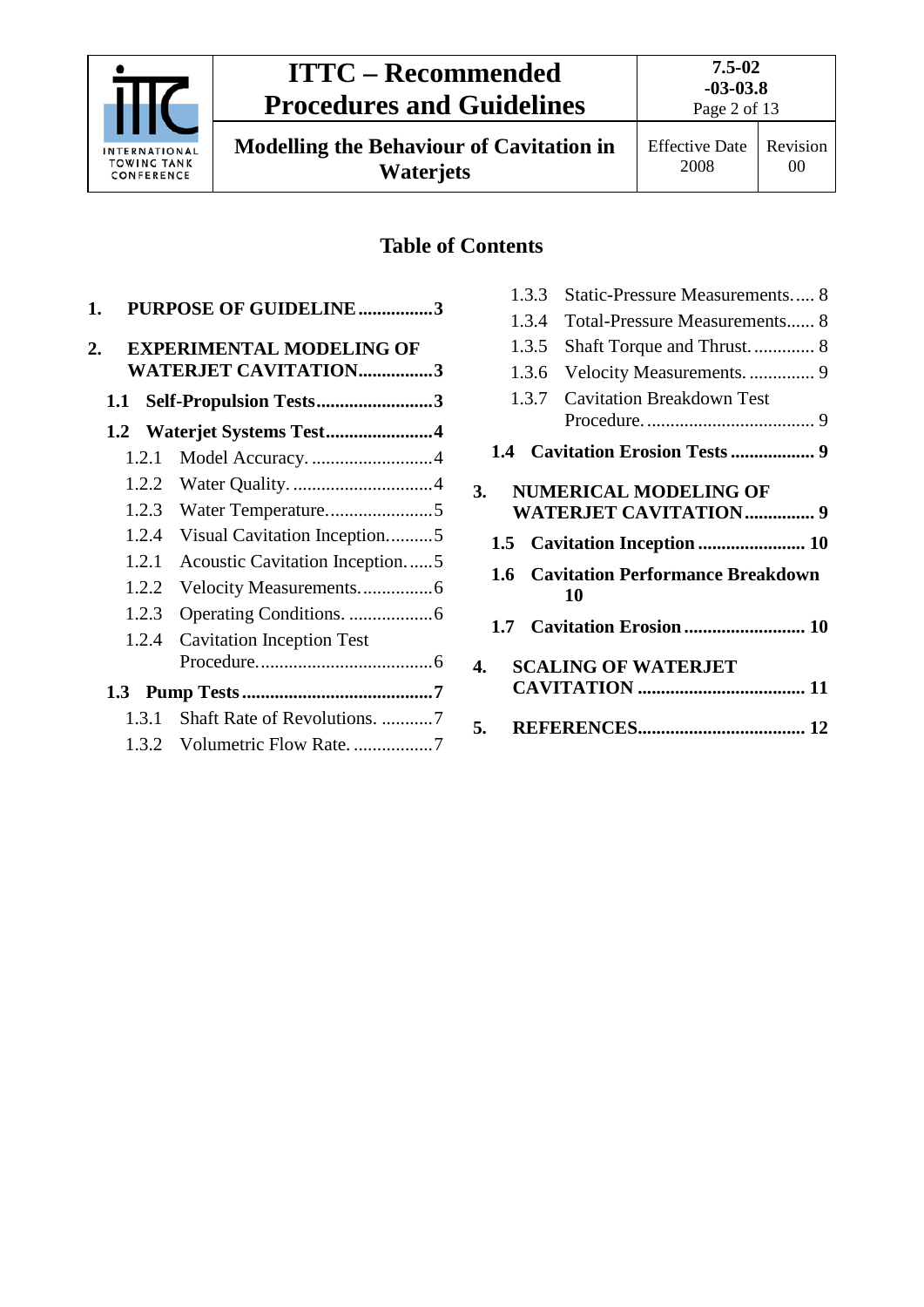

# **Modelling the Behaviour of Cavitation in Waterjets**

# <span id="page-2-0"></span>**1. PURPOSE OF GUIDELINE**

The purpose of this guideline is to ensure the best possible quality results in modelling the behaviour of cavitation in waterjets. This modelling - which encompasses both experimental and numerical modelling - must address key cavitation issues related to waterjet performance. This guideline focuses on the key issue of cavitation thrust breakdown, as well as cavitation erosion. In addition, this guideline addresses cavitation inception, which leads to performance issues of pressure fluctuations, vibration, fatigue, and noise. These latter performance issues are not addressed directly in this guideline. Finally, this guideline will briefly discuss the scaling of these cavitation phenomena.

For experimental modelling, this guideline can be applied in conjunction with the procedure recommended by the ITTC (2005a) - and discussed previously by the ITTC (1999) and the final report by the Specialist Committee on Cavitation for the 22nd ITTC - for waterjet propulsive performance. Where appropriate for specific issues, one can perform cavitation tests during the same experimental setups described by this previous procedure for predicting waterjet propulsive performance.

For additional information and background on waterjet cavitation, the reader can refer to the ITTC (2008) and the final report by the Specialist Committee on Cavitation for the 25<sup>th</sup> ITTC.

# <span id="page-2-1"></span>**2. EXPERIMENTAL MODELING OF WATERJET CAVITATION**

For the ITTC (1999), the Specialist Committee on Waterjets for the 22nd ITTC recommended three types of tests for determining the powering characteristics of waterjets: self-propulsion tests, waterjet system tests, and pump tests. Within a towing tank, the self-propulsion tests would provide the required flow rate, waterjet thrust, and effective waterjet system power - including waterjet/hull interaction factors. The waterjet system tests would then determine the system characteristics in terms of the flow rate, head, torque, and required power. Finally, the pump tests would determine the hydraulic characteristics of the pump without the flow distortion caused by the intake and hull boundary layer.

This guideline will describe how these three types of waterjet tests can address cavitation behaviour and the testing procedures that one should follow to ensure the best possible quality results.

# <span id="page-2-2"></span>**1.1 Self-Propulsion Tests**

Similar to self-propulsion tests for vessels powered by propellers, self-propulsion tests for vessels powered by waterjets involve models tested in a towing tank. To measure the modelscale resistance, waterjet testing requires that one conceals the inlets with an appropriatelycontoured cover. For waterjet-powered tests, the ITTC (1999) has recommended many additional measurements than one would use for propellerpowered tests. Essentially, these measurements allow one to determine the momentum flux and energy flux at several key stations from upstream of the waterjet through the pump and into the downstream jet.

Self-propulsion tests are not appropriate for the evaluation of cavitation. Most facilities used for self-propulsion tests cannot be depressurized - so, one cannot achieve cavitation similarity. Even when it is possible to achieve cavitation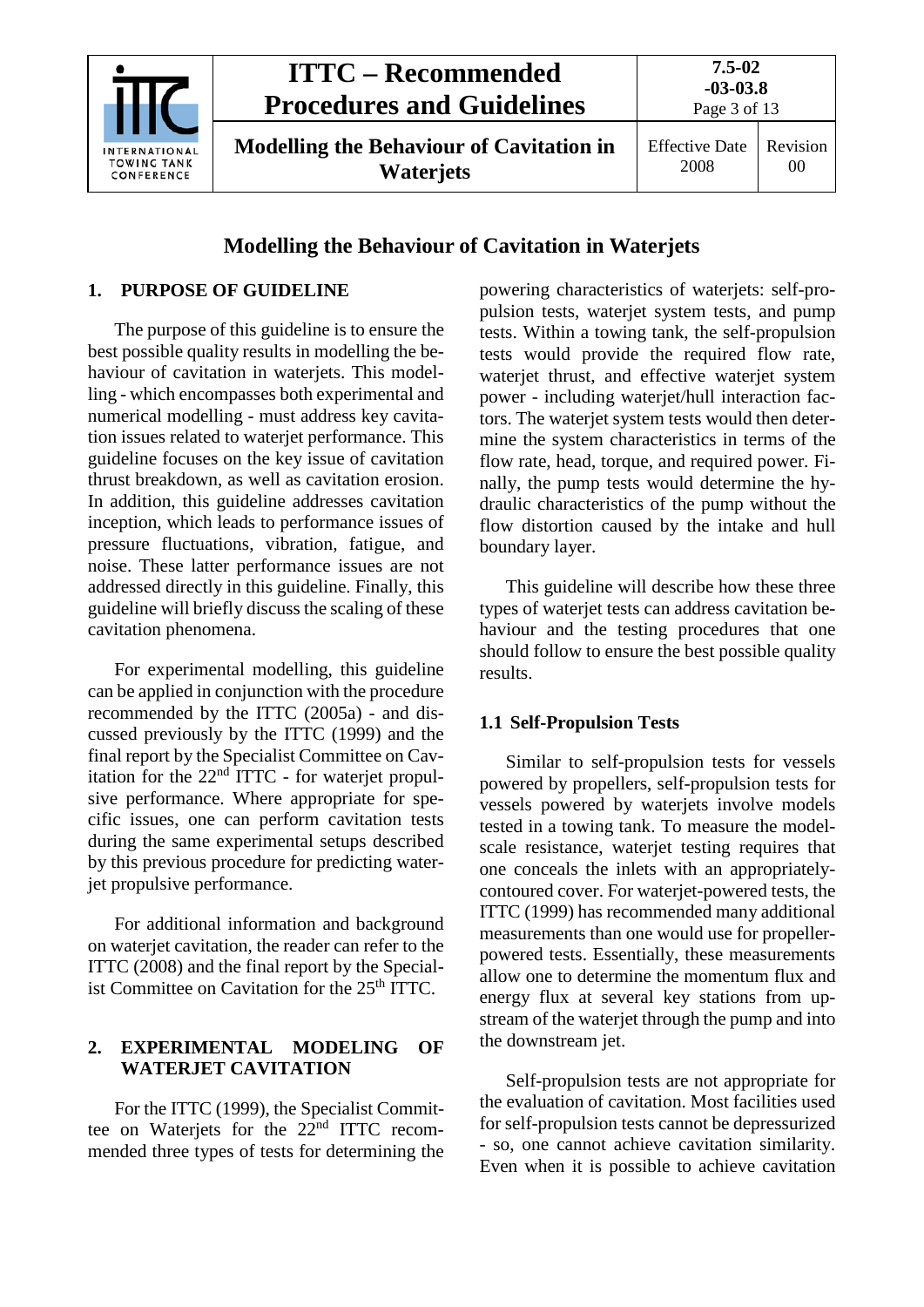

similarity, cavitation viewing is difficult in the inlet region and almost impossible in the pump region. For well-designed inlets, cavitation should only be an issue at off-design values of the inlet velocity ratio,

$$
IVR = \frac{V_{\text{pump}}}{V_{\infty}} IVR =
$$
  

$$
\frac{V_{\text{pump}}}{V_{\infty}}
$$
 (2.1)

where  $V_{\infty}$  is the ship speed, and  $V_{\text{pump}}$  is the average axial velocity just upstream of the pump or the volume flow rate divided by the cross sectional area at this location. Therefore, one would have to attempt to view the cavitation at the appropriate values of *IVR*.

Furthermore, operation at an appropriate Reynolds number is recommended for cavitation testing. For instance, characteristics of a cavitating flow field, such as flow separation, depend on the Reynolds number. The speed of the towing-tank carriage and the small dimensions of the waterjet model do not allow for testing at an appropriate Reynolds number. In most cases, the waterjet pump used for self-propulsion tests is not even a scaled model of the actual waterjet pump; it is simply a surrogate pump that ingests the appropriate mass flow rate.

# <span id="page-3-0"></span>**1.2 Waterjet Systems Test**

Waterjet system tests involve either closedloop or open-loop experiments of an actual waterjet inlet and pump, without an actual model of the ship hull. In some cases, one may choose to simply perform an inlet duct test, with only an auxiliary pump used to ingest the proper flow rate. While some waterjet system tests involve a uniform inflow, more appropriate tests should incorporate incoming boundary layers which are ingested through the inlet - that properly represent the scaled hull boundary

layer. These tests can address cavitation observations of the inlet lip and ramp, as well as observations of pump cavitation.

One can quantify or categorize cavitation performance using the cavitation number (or cavitation index),

$$
\sigma = \frac{p_{\text{ref}} - p_V}{\frac{1}{2}\rho V_{\infty}^2} = \frac{p_{\text{atm}} - \rho g h - p_V}{\frac{1}{2}\rho V_{\infty}^2}
$$
(2.2)

In this equation,  $p_{ref}$  is a reference static pressure defined as the atmospheric pressure,  $p_{\text{atm}}$ , minus the local elevation head,  $\rho gh$ . In addition,  $\rho$  is the fluid density,  $q$  is the acceleration of gravity, h is the local elevation,  $p_V$  is the vapour pressure (usually at the bulk temperature of the fluid), and  $V_{\infty}$  is the freestream velocity (which is usually the ship speed).

# <span id="page-3-1"></span>1.2.1 Model Accuracy.

One should inspect the model geometry prior to testing. This inspection should include visual observation of any nicks or locally-damaged regions, which should subsequently be repaired. Using more sophisticated means - such as gauges, coordinate measuring machines, or laser systems - one should verify whether the manufacturing accuracy is within prescribed tolerances.

Waterjet geometry - especially the pump should follow similar recommendations used for propeller cavitation testing, where the ITTC (2002b) recommended a blade-surface global tolerance of  $\pm 0.05$  mm for a typical 250-mm-diameter propeller. Leading and trailing edges require a higher level of accuracy, which can be very difficult to manufacture and inspect. The correct modelling of the gap between the rotor and the housing is important and requires much care.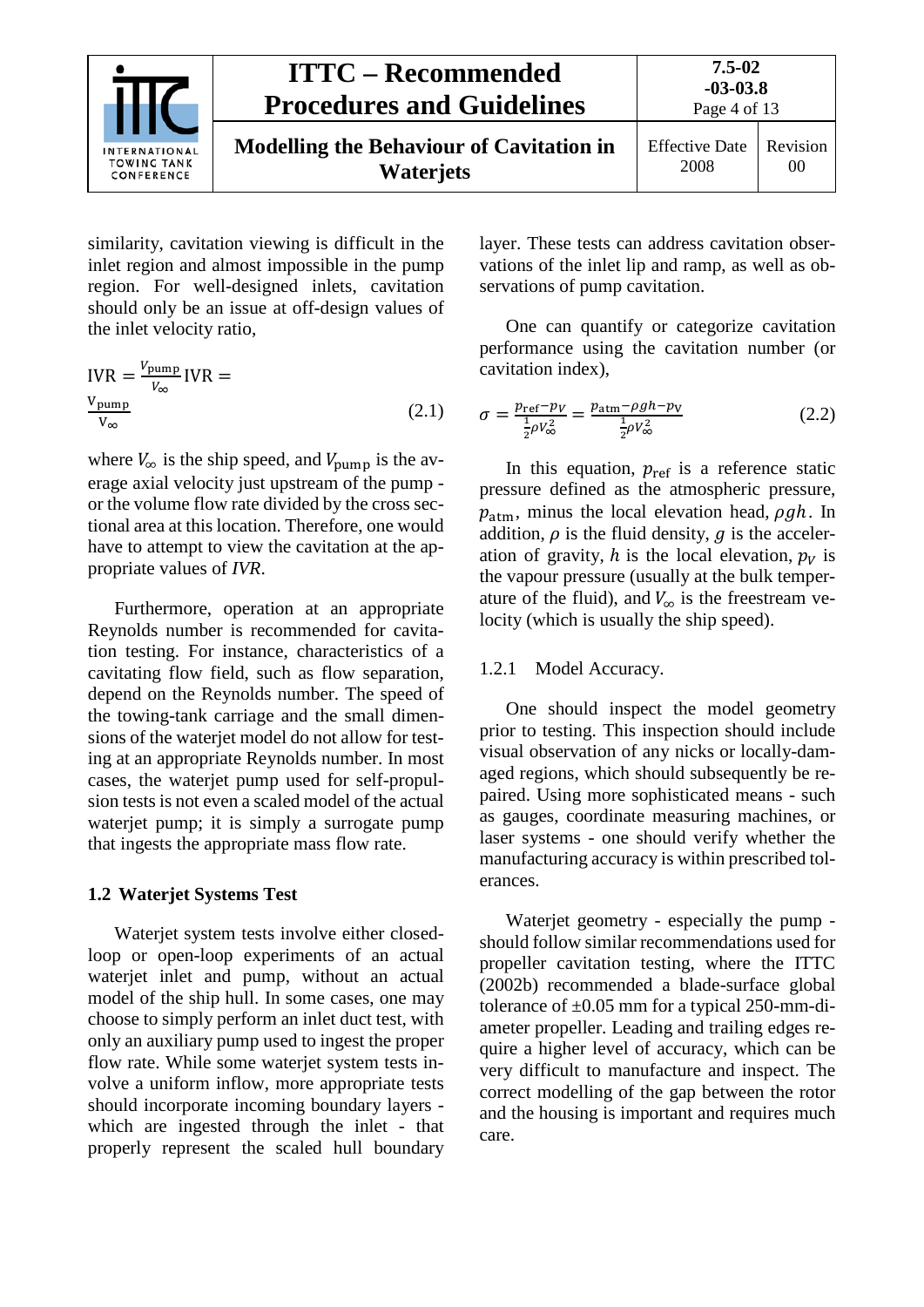|                                                          | <b>ITTC – Recommended</b><br><b>Procedures and Guidelines</b>       | 7.5-02<br>$-03-03.8$<br>Page 5 of 13 |                |
|----------------------------------------------------------|---------------------------------------------------------------------|--------------------------------------|----------------|
| <b>INTERNATIONAL</b><br><b>TOWING TANK</b><br>CONFERENCE | <b>Modelling the Behaviour of Cavitation in</b><br><b>Waterjets</b> | <b>Effective Date</b><br>2008        | Revision<br>00 |

# <span id="page-4-0"></span>1.2.2 Water Quality.

As discussed by the ITTC (2002a), cavitation inception measurements require knowledge of the water quality of the test facility - including some knowledge of the nuclei size distribution and liquid tension, as well as the dissolved gas content. While water-quality measurements are challenging, the ITTC (2002a) provided information on what needs to be measured and how to make the measurements. Water with too many nuclei bubbles, for instance, can lead to gaseous cavitation - or pseudo cavitation - instead of the desired vaporous cavitation. On the other hand, water with too few nuclei may delay cavitation inception as it is known from conventional cavitation testing.

# <span id="page-4-1"></span>1.2.3 Water Temperature.

Cavitation testing requires a measurement of the water temperature using a resistance temperature device or some other means - primarily to determine the water density, viscosity, and vapour pressure. For waterjet tests, the ITTC (2005a) recommended that one should measure the water temperature within accuracy of  $\pm 0.1^{\circ}$ C. Continuous measurements during the test are recommended to keep track of eventual water heating, especially in smaller testing loops.

# <span id="page-4-2"></span>1.2.4 Visual Cavitation Inception.

Visual observation of cavitation inception and developed cavitation is necessary within the waterjet inlet. At high values of *IVR*, the flow accelerates into the inlet, relative to the flow at the design *IVR*. For a flush inlet, the resulting incidence angle can lead to cavitation on the upper side of the lip or cutwater - while for a pod inlet, cavitation can occur just inside of the inlet lip. At low values of *IVR*, the flow decelerates in the inlet, relative to the flow at the design *IVR*.

The resulting incidence angle for a flush inlet can lead to cavitation on the underside of the lip or cutwater. In addition, this deceleration within the inlet can result in a significant adverse pressure gradient along the roof of the inlet, leading to possible cavitation in this region as well. Finally, for a pod inlet, the resulting incidence angle at a low value of *IVR* can lead to cavitation just outside of the inlet lip.

Waterjet system tests may also allow for visual observation of cavitation inception and developed cavitation on the rotor blades of the pump. Forms of cavitation that may lead to inception can include cavitation in the tip leakage vortex, cavitation within the tip gap, or blade surface cavitation. Hub vortex cavitation downstream of the pump stator blades may be of interest as well.

Windows within the test facility must allow visual observation in these critical regions of the waterjet inlet. Sufficient lighting must be supplied to allow for the best possible observations and records using sketches, photographs, or video. Possible back lighting may improve the illumination of cavitation inception. Records should include the type and location of cavitation at inception. For cavitation inception on the pump rotor blades, visual observation on all blades would be preferable - but at a minimum, one should record observations on both the best blade and the worst blade. Stroboscopic lighting is needed to capture and freeze images of chosen blades at positions throughout the cavitating region of the disk. Additional video cameras may be necessary within the hull or on pods.

The ITTC (2002b) provided related procedures for cavitation inception tests on propellers.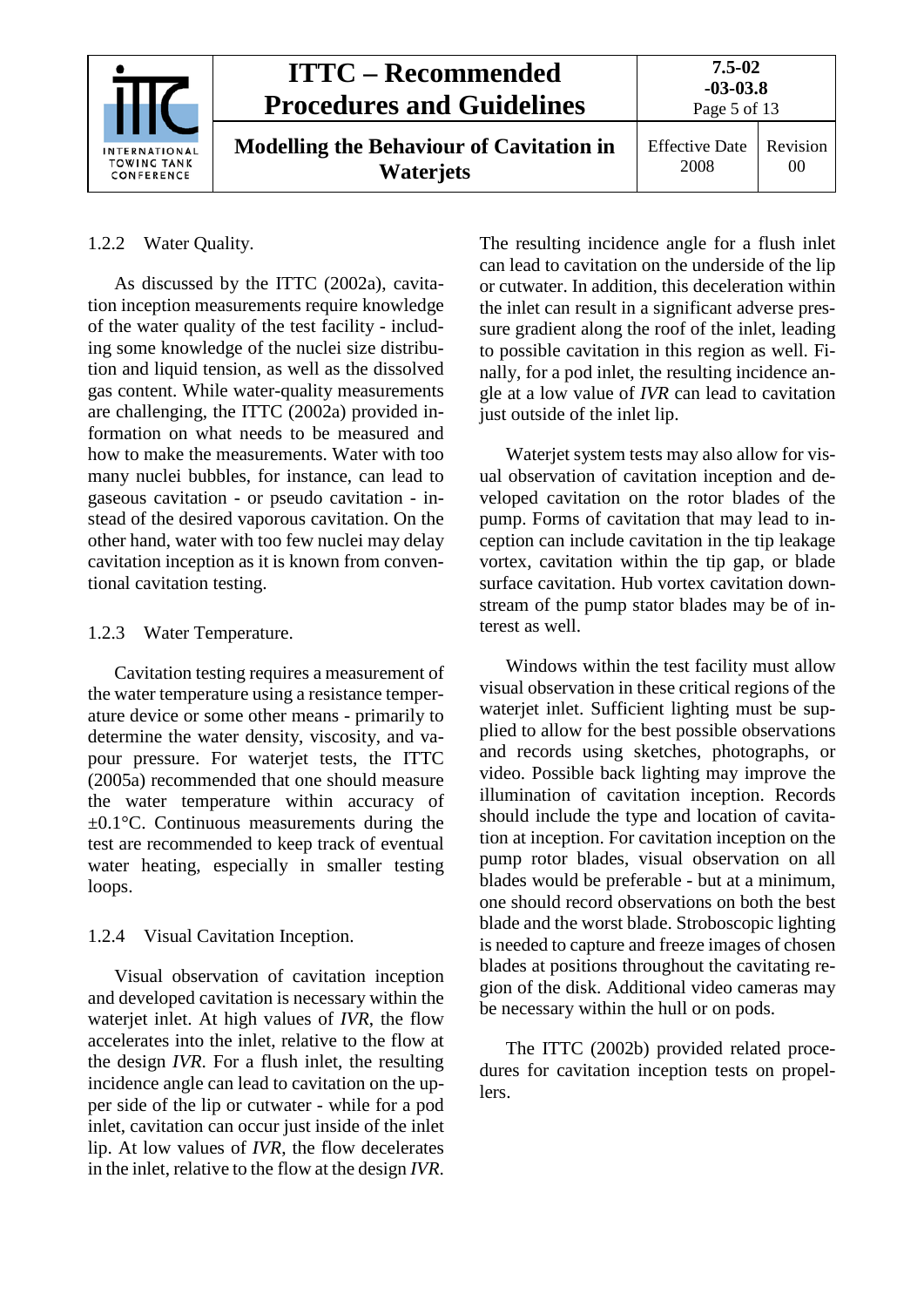

#### <span id="page-5-0"></span>1.2.1 Acoustic Cavitation Inception.

Cavitation inception can occur before visual observation is possible, and acoustic measurements often give a cavitation number higher than the one observed visually where cavitation incepts. Using a hydrophone, one can determine acoustic cavitation inception - or sub-visual cavitation inception - by measuring the sound pressure level (SPL) produced by the device under test conditions of constant velocity and at a series of tunnel pressures. Acoustic cavitation inception occurs when the level and/or frequency content of the measured SPL increases. Figure 2.1 shows an example of such a measurement of SPL with cavitation events present. The advantages of acoustic cavitation detection are the quantitative nature, the consistency, and the earlier detection over visual methods. The disadvantages include the difficulty of setting up the test, the inability to discriminate extraneous cavitation noise sources, and the potential masking by other noise sources. Furthermore, acoustic cavitation detection does not allow for the classification of the type of cavitation.

#### <span id="page-5-1"></span>1.2.2 Velocity Measurements.

While experimental modelling of cavitation inception does not necessarily require flow-field velocity measurements, one may choose to acquire velocity data to quantify the waterjet inflow boundary layer, the flow through the inlet (upstream of the pump), to compare with the inlet design intent, and to compare with numerical modelling.



Figure 21. Measured SPL to determine acoustic cavitation inception

A laser Doppler velocimeter (LDV) provides the best direct measurements of flow-field velocities and turbulence intensities, but one can infer the velocities (less accurately) from totaland static-pressure measurements.

#### <span id="page-5-2"></span>1.2.3 Operating Conditions.

The waterjet operating conditions have to be defined by the customer in accordance with the self-propulsion tests - including the ship speed, whether constant or accelerating, and the ship loading. During the cavitation test, one needs to test with different values of IVR and varying cavitation parameters - and possibly with different incoming boundary layers. All of these parameters must be measured and recorded.

#### <span id="page-5-3"></span>1.2.4 Cavitation Inception Test Procedure.

Two procedures exist to experimentally determine cavitation inception. Using the first procedure, known as incipient cavitation, one holds the velocity constant - eliminating all cavitation - and then decreases the tunnel pressure until cavitation appears at the inception pressure. Using the second procedure, known as desinent cavitation, one holds the velocity constant - establishing a cavitating flow - and then increases the pressure until cavitation disappears at the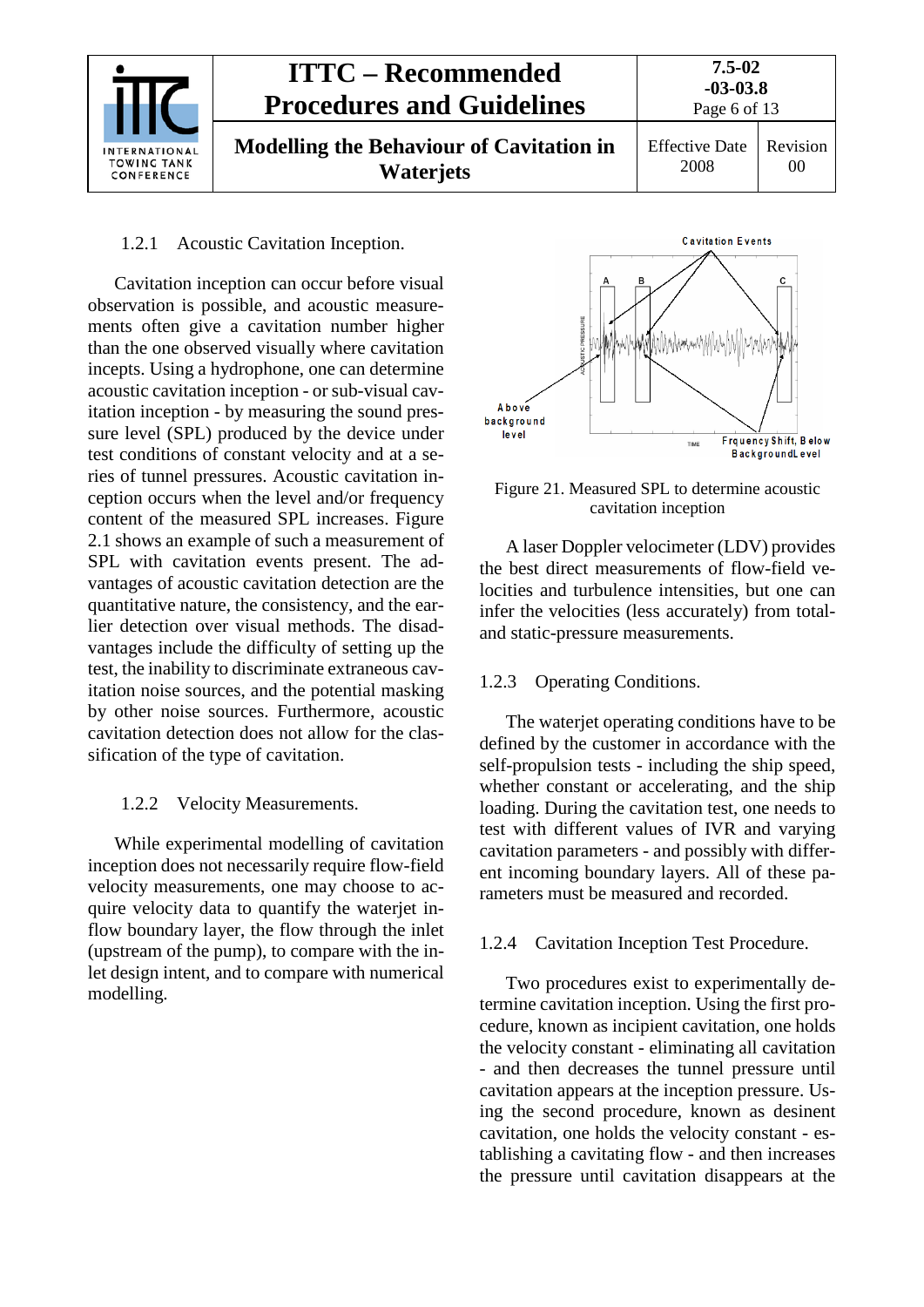|                                            | <b>ITTC – Recommended</b><br><b>Procedures and Guidelines</b>       | $7.5 - 02$<br>$-03-03.8$<br>Page 7 of 13 |                |
|--------------------------------------------|---------------------------------------------------------------------|------------------------------------------|----------------|
| INTERNATIONAL<br>TOWING TANK<br>CONFERENCE | <b>Modelling the Behaviour of Cavitation in</b><br><b>Waterjets</b> | <b>Effective Date</b><br>2008            | Revision<br>00 |

desinence pressure. Hysteresis can occur in the cavitation cycle, giving a desinence pressure that can be larger than the inception value. Thus, desinent cavitation is a more conservative value in determining cavitation performance.

During a waterjet system test, one may also want to determine cavitation thrust breakdown and cavitation erosion. These types of cavitation tests are described in the next two sections of this guideline.

# <span id="page-6-0"></span>**1.3 Pump Tests**

If one does not have an appropriate setup to conduct a waterjet system test, then historically wateriet designers have relied on tests within a pump loop. One valuable characteristic of pump-loop testing is the ability to change the resistance of the pump loop and operate the pump at a large range of flow coefficients, allowing the designer to evaluate the off-design characteristics of the pump - from stall at low flow coefficients through the design flow coefficient through high flow coefficients, where lower values of static pressure could enhance issues related to cavitation. Fortunately, most waterjets tend to operate at a nearly constant flow coefficient. However, if this operational flow coefficient differs significantly from the design flow coefficient, this off-design testing can prove very useful.

Pump tests can address how cavitation affects waterjet performance, particularly in evaluating cavitation thrust breakdown. Control of the static pressure within the pump loop allows for testing at different cavitation numbers. The cavitation number corresponding to a 3% decrease in total-head rise across the pump is commonly used to identify the point of cavitation breakdown. In most pump tests, the pump inflow comes from flow through a pipe or through a bell mouth nozzle (which does not represent the inflow that the actual waterjet pump would experience). One could attempt to better model the correct inflow by using a properly-designed honeycomb, screens, fins, and/or a pipe elbow. In any event, the testing should include a measurement of the pump inflow.

A pump-loop circuit can quite easily be arranged in a cavitation tunnel by installing the pump unit in the middle of the measuring section with an upstream bell mouth - as illustrated in Figure 2.2 - and connecting the discharge to a pipe or hose that takes the water to a flow meter and returns it to the tunnel. However, a separate specially-designed pump-loop circuit can offer advantages like better inflow conditions and easier access to the pump for measurements or observations.

The model accuracy should follow the recommendation described in Section 2.2.1.

# <span id="page-6-1"></span>1.3.1 Shaft Rate of Revolutions.

Pump tests require the measurement of the shaft rate, usually measured in revolutions per minute (rpm). For waterjet testing, the ITTC (2005a) recommended that one measures the shaft rate with an encoder within an accuracy of  $\pm 0.05\%$  of its true value.



Figure 2.2 Installation of a pump model and bell mouth inlet within a cavitation tunnel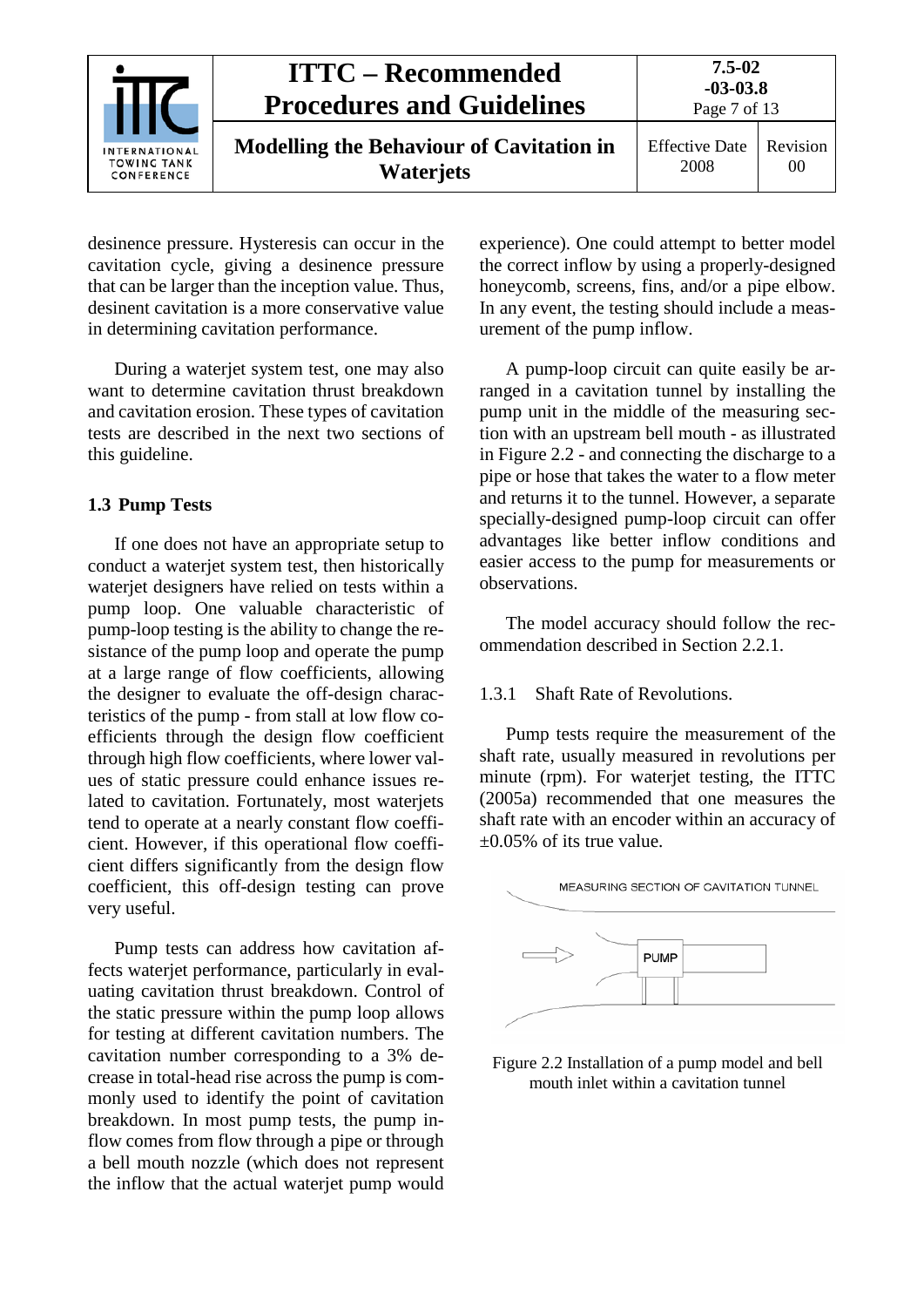

<span id="page-7-0"></span>1.3.2 Volumetric Flow Rate.

The evaluation of cavitation thrust breakdown requires the measurement of the volumetric flow rate through the pump. For a pump-loop circuit arranged within a cavitation tunnel, one can install an upstream bell mouth and use it as a flow meter, using a differential pressure transducer that measures the static-pressure drop from the upstream tunnel to a pressure tap located in the throat of the bell mouth. One can calibrate this bell mouth flow meter be measuring the axial velocity in the straight portion of the duct downstream of the bell mouth, using a measurement technique such as LDV.

For a specially-designed pump loop, one can use a commercial flow meter. ASME (1989) provided standards for measuring the volumetric flow rate with flow meters that use orifice plates, nozzles, and Venturi tubes, as well as for estimating the measurement uncertainty. For wateriet tests, the ITTC (2005a) recommended that one should measure the volume flow rate within an accuracy of  $\pm 0.5\%$  of its true value.

# <span id="page-7-1"></span>1.3.3 Static-Pressure Measurements.

Pump tests should include static-pressure measurements upstream and downstream of the pump, using pressure taps along the wall. These measurements allow a mapping of the pump characteristics of static-pressure rise versus volumetric flow rate. Thus, the operating point of the pump will be known for the cavitation thrust breakdown testing. Also, the static pressure upstream of the pump may be required to compute the net positive suction head (NPSH), which is an important parameter for cavitation breakdown. Extreme care should be taken when machining static-pressure taps that are flush to the wall, with no jagged edges. Various types of pressure transducers are available for measuring the static pressure. For waterjet tests, the ITTC (2005a) recommended that one should measure

the static pressure within an accuracy of  $\pm 0.5\%$ of its true value.

# <span id="page-7-2"></span>1.3.4 Total-Pressure Measurements.

Pump tests should include total-pressure probes, such as Kiel probes. The inlet total pressure is required to compute the NPSH. Alternatively, one could acquire LDV velocity measurements in the same axial plane as the staticpressure tap located upstream of the pump (and then infer the value of total pressure). These measurements provide the total head available to the pump blade rows, or NPSH,

$$
NPSH = \left(h_s + \frac{v_s^2}{2g} \pm \Delta z\right) - \frac{p_V}{g\rho} \tag{2.3}
$$

where  $h<sub>s</sub>$  is the static head equal to the static pressure divided by the weight per unit volume of the fluid  $(q\rho)$ ,  $V_s$  is the fluid velocity at the place where  $h_s$  is measured, and  $\Delta z$  is the difference in elevation between the point where  $h_s$  is measured and the point of cavitation.

In addition, the measurement of the total pressure downstream of the pump is necessary to determine the total-head rise across the pump. For waterjet tests, the ITTC (2005a) recommended that one should measure the total head within an accuracy of  $\pm 1.0\%$  of its true value.

# <span id="page-7-3"></span>1.3.5 Shaft Torque and Thrust.

One can determine cavitation breakdown from the measurement of some powering parameter as a function of NPSH - or some other parameter that characterizes the cavitation condition, such as the cavitation number, Thoma's cavitation factor, or the suction specific speed. The powering parameter can be the total-head rise across the pump, the shaft torque, or the shaft thrust.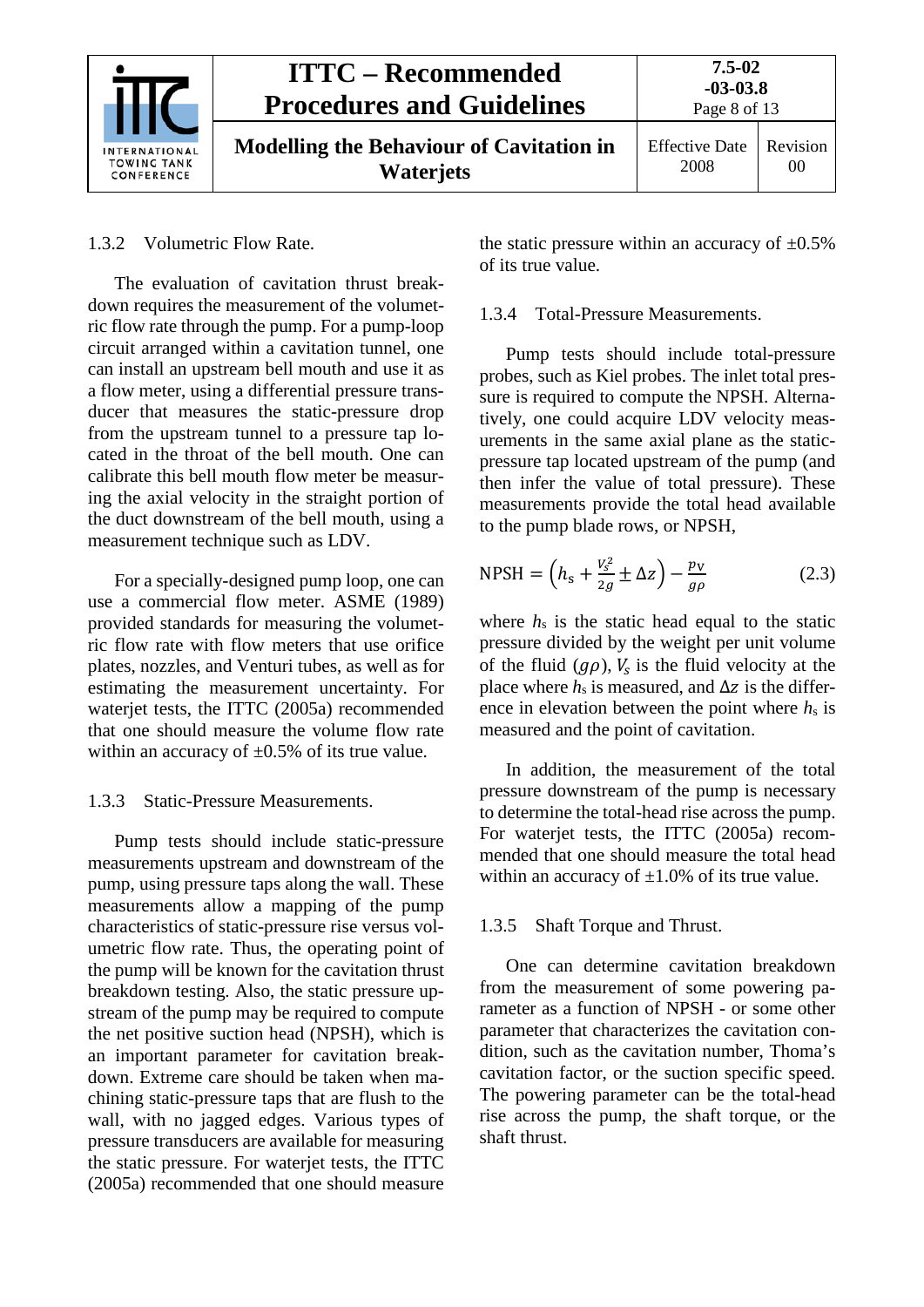|                                                   | <b>ITTC – Recommended</b><br><b>Procedures and Guidelines</b>       | 7.5-02<br>$-03-03.8$<br>Page 9 of 13 |                |
|---------------------------------------------------|---------------------------------------------------------------------|--------------------------------------|----------------|
| <b>INTERNATIONAL</b><br>TOWING TANK<br>CONFERENCE | <b>Modelling the Behaviour of Cavitation in</b><br><b>Waterjets</b> | <b>Effective Date</b><br>2008        | Revision<br>00 |

One can measure the shaft torque using a dynamometer, or torque cell with strain gauges, in the shaft line. It is essential to keep the shaft friction losses as low as possible, and these losses should, if possible, be recorded separately during the test, for instance by running the pump in air or by removing the pump impeller. Alternatively, one could integrate a dynamometer into the hub in order to avoid friction losses. The ITTC (2005a) recommended that one should measure the shaft torque within an accuracy of  $\pm 0.5\%$  of its true value.

One can measure the shaft thrust using a force transducer, or load cell with strain gauges, in the shaft line. This floating force transducer is separated from its environment by a small gap, which requires special attention to avoid large forces in the thrust direction. The ITTC (1999) recommended that one should measure thrust within an accuracy of  $\pm 2.0\%$  of its true value.

<span id="page-8-0"></span>1.3.6 Velocity Measurements.

As with cavitation inception, experimental modelling of cavitation thrust breakdown does not necessarily require flow-field velocity measurements. However, one again may choose to acquire velocity data to quantify the pump inflow, to compare with the pump design intent, and to compare with numerical modelling. LDV provides the best direct measurements of flowfield velocities and turbulence intensities, but one can infer the velocities (less accurately) from total- and static-pressure measurements.

# <span id="page-8-1"></span>1.3.7 Cavitation Breakdown Test Procedure.

For a given operating point of flow rate and total-head rise for the pump, one can measure the cavitation breakdown by reducing the tunnel pressure at a constant tunnel velocity and impeller rpm. Using the measurement of the tunnel pressure, one can quantify or characterize the cavitation by calculating the NPSH, the cavitation number, Thoma's cavitation factor, or the suction specific speed.

Starting at a high tunnel pressure with no cavitation, the initial reduction in tunnel pressure will not affect powering parameters such as the total-head rise, the shaft torque, or the shaft thrust. Adequate visual access will allow one to document the tunnel pressure where visual cavitation inception will occur, as well as the type and location of the cavitation inception. Further reduction in tunnel pressure will eventually lead to a major deterioration in the powering performance of the pump. The critical NPSH or cavitation number for this breakdown in performance is typically defined as a 3% loss in thrust, torque, or total-head rise across the pump (although values of 2% and 5% have also been used).

For axial-flow pumps, a cavity will form on the suction surface of the rotor blades, which can initially increase the blade camber - and, thus, the flow turning and blade lift - and cause a small increase in the powering parameters. However, as the static pressure further decreases towards the breakdown NPSH or cavitation number, the cavity will enlarge and decrease the flow turning, causing a significant reduction in the powering parameters. For radial-flow (or centrifugal) pumps - which are rarely used within modern waterjets—the cavity may need to grow to the point where it blocks a significant portion of the impeller channel before finally resulting in performance breakdown.

# <span id="page-8-2"></span>**1.4 Cavitation Erosion Tests**

Cavitation erosion testing for waterjet impellers can follow the procedure recommended by the ITTC (2005b) for soft-paint experiments on model-scale propellers and rudders.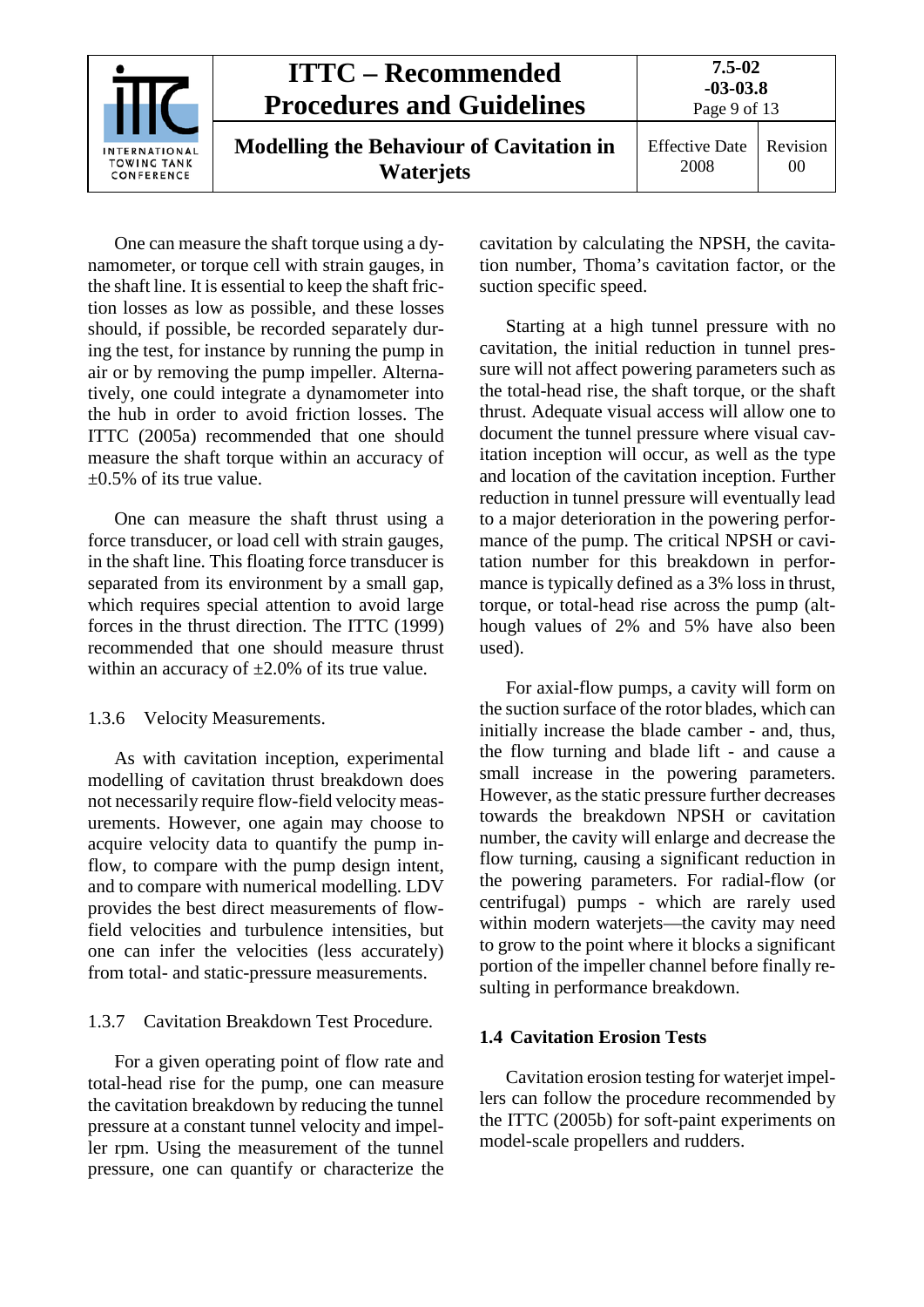|                                                          | <b>ITTC – Recommended</b><br><b>Procedures and Guidelines</b>       | $7.5 - 02$<br>$-03-03.8$<br>Page 10 of 13 |                            |
|----------------------------------------------------------|---------------------------------------------------------------------|-------------------------------------------|----------------------------|
| <b>INTERNATIONAL</b><br><b>TOWING TANK</b><br>CONFERENCE | <b>Modelling the Behaviour of Cavitation in</b><br><b>Waterjets</b> | <b>Effective Date</b><br>2008             | Revision<br>0 <sup>0</sup> |

# <span id="page-9-0"></span>**3. NUMERICAL MODELING OF WATERJET CAVITATION**

While numerical modelling of cavitation phenomena has existed for many years, the complexity of both the physics of the flow fields and the geometry of the applications can lead to a lack of confidence in computational simulations of cavitating flows. However, with the high cost and time required for experimental modelling of cavitation behaviour in waterjets, many organizations have relied more and more on numerical modelling. Thus, improving the confidence in these numerical models is at the very heart of predicting waterjet cavitation behaviour.

For numerical modelling of the behaviour of cavitation in waterjets, this guideline provides information on the current status of numerical modelling for the cavitation phenomena that occur in waterjets.

# <span id="page-9-1"></span>**1.5 Cavitation Inception**

For cavitation inception, where the volume of the cavitation is a very small percentage of the flow field, one can suitably assume that the existence of the cavitation will have a negligible impact on the flow. Therefore, one can numerically model the bulk flow field and then use that simulation as input to numerically model the bubble dynamics, if desired. The simulation of the bubble dynamics will not influence the simulation of the bulk flow field.

Numerical analysts have had success in modelling surface (sheet) cavitation inception by solving the Reynolds-averaged Navier-Stokes (RANS) equations. Following the proper use of the RANS solver, such as using adequate grid quality, the minimum static-pressure region near a solid surface will correspond closely with the region of surface cavitation inception. While unsteady flow phenomena can alter this result, these types of simulations have matched well

with experimental results for visual observation of inception.

While RANS simulations have proven successful in determining the minimum static-pressure region near a surface, they have not been very successful in determining the minimum static-pressure region within a vortex core. Obtaining adequate grid resolution within the vortex core is certainly one problem, but the effects of unsteady flow phenomena are an even greater problem, including unsteadiness due to turbulent-flow structures. Traditional turbulence modelling within a RANS solver *averages out* the unsteadiness of these turbulent-flow structures. Therefore, numerical modelling of vortex cavitation inception requires a direct simulation of the larger, energy-containing turbulent scales. Large-eddy simulation (LES) has become a more mature method to model these important turbulent scales, but the computational costs remain prohibitively large. However, methods like detached-eddy simulation (DES) allow one to compute these important turbulent scales only in the areas of interest, reverting to a RANS simulation elsewhere. These types of methods are beginning to make the numerical modelling of vortex cavitation inception possible, but they still remain primarily a research topic.

#### <span id="page-9-2"></span>**1.6 Cavitation Performance Breakdown**

The most detrimental effect of cavitation within a waterjet involves the breakdown of pump performance parameters such as thrust, torque, and total-head rise. Recent investigations have led to the development of multiphase flow models using three-dimensional RANS solvers that have shown some promising numerical simulations of cavitation breakdown for pumps and propellers. Multiphase flow modelling is further advanced for cavitation breakdown, since it is a more global cavitation event, not a local event such as cavitation erosion.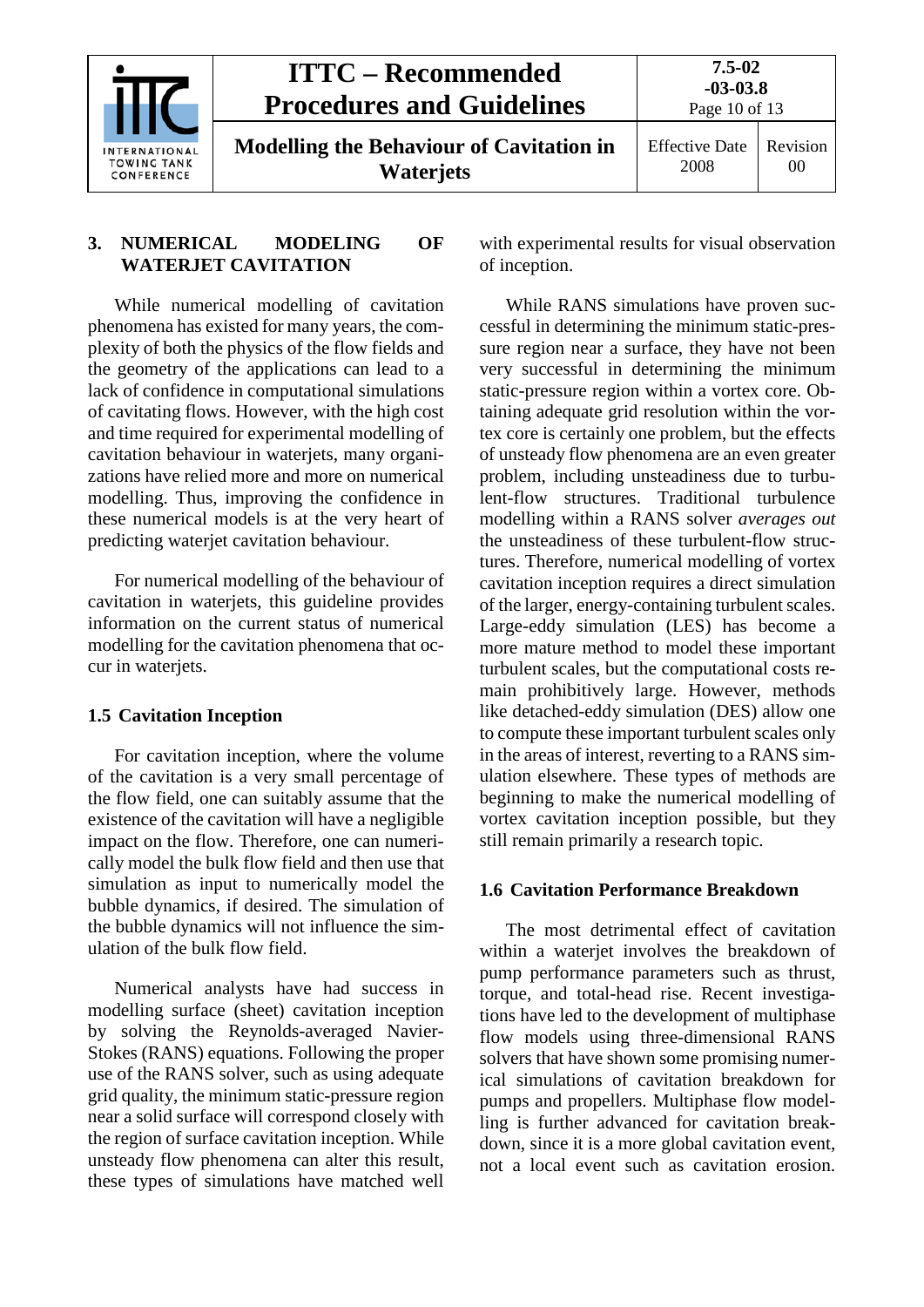|                                                   | <b>ITTC – Recommended</b><br><b>Procedures and Guidelines</b>       | $7.5 - 02$<br>$-03-03.8$<br>Page 11 of 13 |                            |
|---------------------------------------------------|---------------------------------------------------------------------|-------------------------------------------|----------------------------|
| <b>INTERNATIONAL</b><br>TOWING TANK<br>CONFERENCE | <b>Modelling the Behaviour of Cavitation in</b><br><b>Waterjets</b> | <b>Effective Date</b><br>2008             | Revision<br>0 <sup>0</sup> |

These methods should be utilized in future modelling of cavitation breakdown in waterjet pumps.

# <span id="page-10-0"></span>**1.7 Cavitation Erosion**

The prediction of erosion due to cavitation is very difficult because micro-scale bubble dynamics play an important role. Therefore, numerically modelling the behaviour of cavitation erosion is a research topic in its infancy. Researchers have pursued two approaches to this multiphase flow modelling problem. The first approach uses a cavitation model that includes modelling of the micro-scale bubble dynamics, which estimates the impulsive pressure directly. The second approach models the relationship between the fluctuation of the void fraction and the occurrence of erosion. To date, both approaches have predicted erosion areas that qualitatively agree with experimental data, but much further research is required to achieve quantitative predictions, especially for the complex geometry and flow fields found in a waterjet pump.

# <span id="page-10-1"></span>**4. SCALING OF WATERJET CAVITA-TION**

As discussed previously, one attempts to quantify or categorize cavitation performance using the cavitation number (or some related parameter). When using experimental modelling to determine the behaviour of cavitation in a waterjet, test facilities usually dictate the use of model-scale hardware. Unfortunately, the cavitation number that characterizes a cavitation phenomenon at model scale may differ for the full-scale prototype hardware. These differences result from cavitation-scale effects. This guideline has already discussed two of these effects, namely the method of cavitation detection (visual or acoustic) and water quality. The ITTC

(2002a) provided in-depth discussion of the effects of water quality.

Other cavitation-scale effects can include Reynolds-number effects, geometry effects (such as surface roughness or manufacturing tolerances), turbulence, and the residence time that nucleation sources spend within low-pressure regions of the flow.

The scaling of cavitation inception depends strongly on whether one is concerned with surface (sheet) cavitation inception or vortex cavitation inception. For experimental models with geometric similarity, one is usually not able to run the model-scale test at the full-scale Reynolds number. However, for surface (sheet) cavitation inception, after one accounts for waterquality effects, Reynolds-number effects may be small and are usually neglected. The exception can be for the Reynolds-number effects on flow separation, which can influence cavitation on a waterjet inlet. However, for a waterjet inlet, dynamic similitude of the incoming boundary layer is probably more important than Reynoldsnumber effects. The biggest problem is that modelling the highly unsteady, three-dimensional boundary layer that a full-scale waterjet ingests at sea is probably impossible in a modelscale test facility. For the waterjet pump, cavitation inception probably occurs in the tip-leakage vortex rather than on the rotor-blade surface, so the Reynolds-number effects on surface cavitation may not be of primary importance anyway.

For vortex cavitation inception, one traditionally scales the inception cavitation number using some form of the equation presented by McCormick (1962),

$$
\left(\frac{\sigma_{i,fullscale}}{\sigma_{i,mode-scale}}\right) = \left(\frac{Re_{fullscale}}{Re_{mode-scale}}\right)^{m} \left(\frac{\sigma_{i,fullscale}}{\sigma_{i,mode-scale}}\right) = \left(\frac{Re_{fullscale}}{Re_{mode-scale}}\right)^{m} \left(\frac{m_{i,mode-scale}}{\sigma_{i,mode-scale}}\right)
$$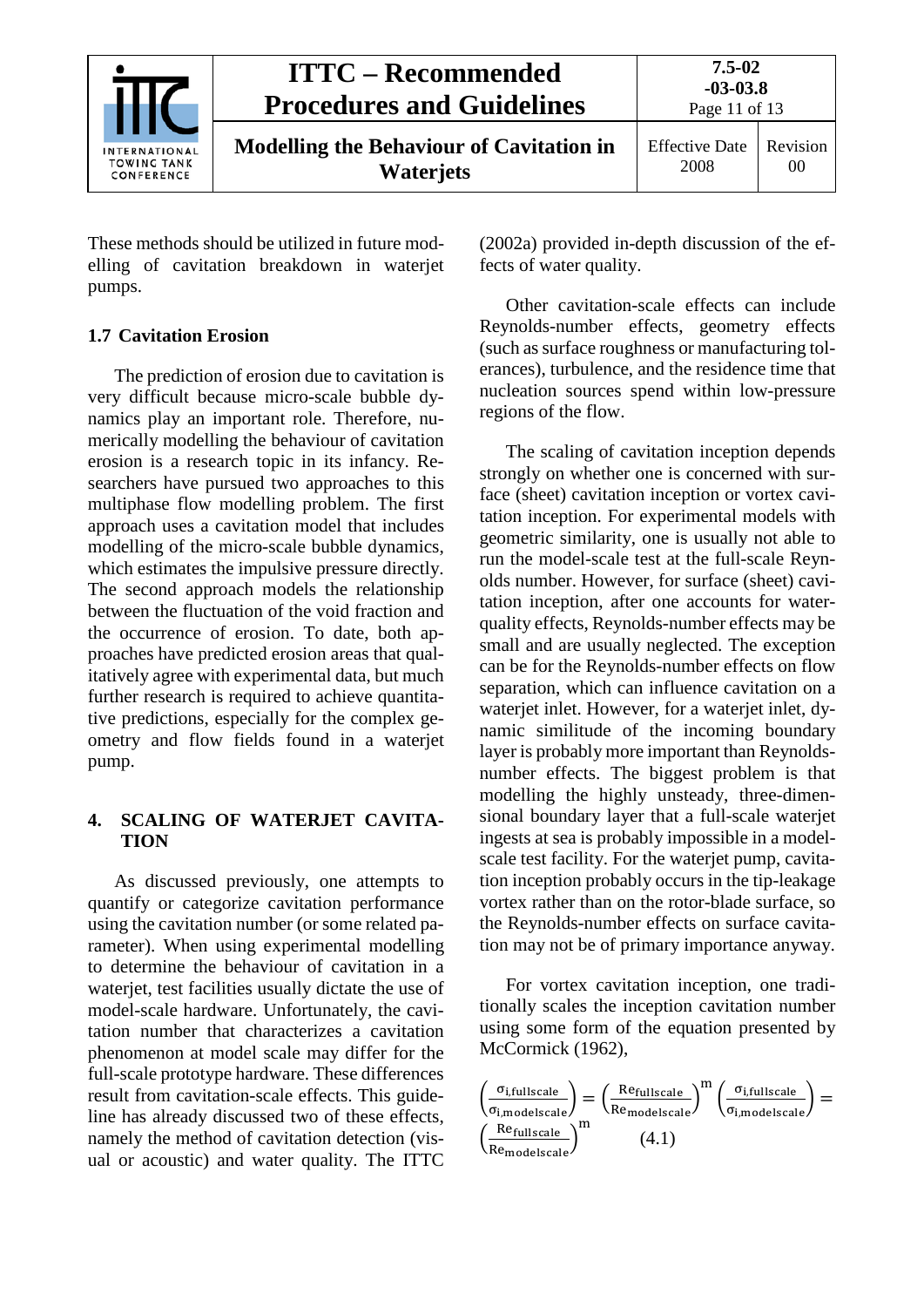

Using this equation as a basis, the ITTC (1996) presented an empirical equation for scaling rotor-blade-tip cavitation inception,

$$
\sigma = const(C_L)^a \left(\frac{\overline{w}_{\text{tip}}}{v_{\text{ref}}}\right)^2 Re^m \sigma =
$$
  
const(C\_L)<sup>a</sup> $\left(\frac{\overline{w}_{\text{tip}}}{v_{\text{ref}}}\right)^2$ Re<sup>m</sup> (4.2)

where  $C_L$  is the average of the lift coefficients over some finite span of the rotor-blade tip,  $\bar{W}_{\text{tip}}$ is the mean relative velocity at the rotor-blade tip, *V*ref is a reference velocity (such as ship speed), and Re is the Reynolds number based on  $\overline{W}_{\text{tip}}$  and the chord length of the rotor-blade tip. The ITTC (1996) gives a theoretical value of 2 for the exponenta. Many researchers have suggested empirical values for the proportionality *constant* and the exponent  $m$ . Again, one must also take water-quality effects into account. Each organization has to determine their own empirical exponents and proportionality *constant* using their own comparisons between model- and full-scale results.

The ITTC (2005c) presented an extensive overview of scaling effects for cavitation erosion. Most efforts to determine this type of scaling concentrate on pitting damage rate and the volume damage rate of controlled samples, with most researchers using the incubation period of material to analyze the flow and study the scaling effects.

Very little information is available for the Reynolds-number scaling effects for cavitation performance breakdown. Since cavitation breakdown is most often related to surface (sheet) cavitation, Reynolds-number scaling effects for cavitation breakdown are normally neglected.

Finally, numerical modelling of the behaviour of waterjet cavitation should theoretically allow for at least the Reynolds-number scaling

effects, since one can use these models to simulate flows at both model-scale and full-scale Reynolds numbers. However, this guideline has already discussed the issues regarding numerical modelling of waterjet cavitation. While practitioners will continue, and should continue, to employ numerical models to determine the behaviour of cavitation in waterjets, they need to be aware of the issues in using these models.

# <span id="page-11-0"></span>**5. REFERENCES**

- ASME (American Society of Mechanical Engineers), 1989, "Measurement of Fluid Flow in Pipes Using Orifice, Nozzle, and Venturi," ASME MFC-3M-1989.
- ITTC (International Towing Tank Conference), 1996, "Report of Cavitation Committee," 221st ITTC, Trondheim, Norway, pp. 63- 126.
- ITTC (International Towing Tank Conference), 1999, "Report of the Specialist Committee on Waterjets," 22nd ITTC, Seoul, South Korea and Shanghai, China, pp. 587-613.
- ITTC (International Towing Tank Conference), 2002a, "Report of the Specialist Committee on Water Quality and Cavitation," 23rd ITTC, Venice, Italy, pp. 459-491.
- ITTC (International Towing Tank Conference), 2002b, "Model-Scale Cavitation Test," ITTC Recommended Procedures and Guidelines: Testing and Extrapolation Methods for Propulsion and Cavitation.
- ITTC (International Towing Tank Conference), 2005a, "Waterjet Propulsive Performance Prediction - Waterjet Inlet Duct, Pump Loop, and Waterjet System Tests and Extrapolation," ITTC Recommended Proce-